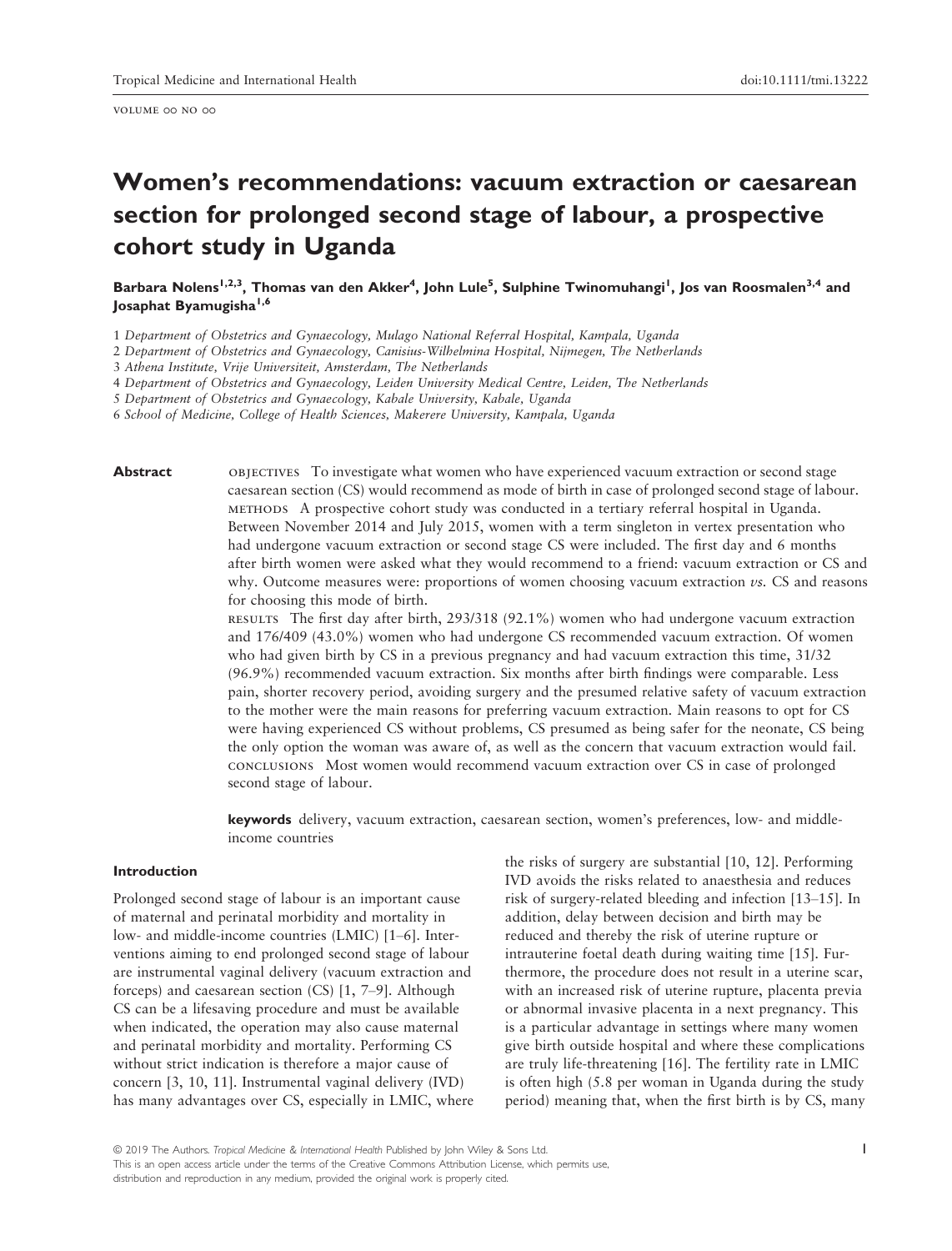'trials of labour' or repeat CS are likely to follow. Other long-term complications of CS, or complications causing long-term morbidity, are increased risk of preterm birth in subsequent pregnancies and iatrogenic obstetric fistula [17, 18]. Recovery time after IVD is substantially shorter compared to CS and IVD is less costly [10, 19]. Therefore, IVD was included as one of the seven signal functions of basic emergency obstetric care and one of the nine signal functions of comprehensive emergency obstetric care (together with CS). Vacuum extraction is recommended as an important management option for prolonged second stage of labour to avoid CS and associated maternal and perinatal morbidity and mortality [15, 20–22].

Despite its advantages, IVD is hardly used in many LMIC  $\langle$  <1% of institutional births), which is very different from many high-income European countries that often have frequencies above 15% [23–26]. A cross-sectional health facility assessment in 40 countries in Latin America, sub-Sahara Africa and Asia revealed that reasons for not using IVD were equipment related; lack of staff training; issues with authorisation of human resources and the perception amongst staff that no women with an indication for IVD had presented to the health facility [23]. Failing to resort to IVD could be a major impediment to the reduction of medically non-indicated CS and maternal and perinatal morbidity and mortality in LMIC [3, 22]. Authorities have declared vacuum extraction the method of choice in modern obstetrics because of its safety for woman and foetus [9, 23]. Several projects have been implemented intending to increase the use of vacuum extraction in LMIC, with promising results [27–30]. It is not known, however, whether women find vacuum extraction an acceptable mode of birth, especially in settings where the procedure is uncommon. Studies about women's preferences for mode of birth have only investigated whether women preferred (elective) CS or spontaneous vaginal birth. In those studies, most women preferred vaginal birth above CS [31– 35]. The preference of women in case of prolonged second stage of labour has not been studied.

The objective of this study was to investigate what women, who have undergone vacuum extraction or second stage CS, would recommend to their friends in case of prolonged second stage of labour and why.

# Methods

#### Study design

A prospective cohort study, consisting of interviews with women who gave birth by vacuum extraction or second

stage CS. Interviews were conducted on the first day and 6 months after birth. This study was part of a larger study on clinical and woman-centred outcomes of vacuum extraction and second stage CS in Mulago Hospital, Uganda. Detailed methods and outcomes were described elsewhere [15, 19].

#### Setting

Mulago Hospital is the national referral and main teaching hospital of Uganda, situated in the capital city, Kampala. It is a government hospital with 2700 beds and more than 31 000 births annually. The study was conducted in the main labour ward. Medical care in this ward is free of charge. However, due to shortages women sometimes have to buy medical items outside the hospital (e.g. drugs and urinary catheters). During the study period, the vacuum extraction rate in this ward was 2.6% and the CS rate 31.7%. CS during the second stage of labour in a term singleton pregnancy in vertex presentation occurred to 3.3% of all women. Of women with a term cephalic singleton who had a second stage intervention, 42% had vacuum extraction, 4% had failed vacuum extraction followed by CS and 54% had CS without trial of vacuum extraction [15].

# Participants and period of recruitment

Between 25 November 2014 and 8 July 2015, women with a term, singleton in vertex presentation who had undergone vacuum extraction or CS in the second stage of labour were included, after providing a written informed consent.

# Outcome measures and method of assessment

Outcome measures were: proportions of women recommending vacuum extraction and CS on the first day and 6 months after birth, stratified by mode of birth (vacuum extraction, failed vacuum extraction followed by CS or second stage CS without trial of vacuum extraction). Since unfavourable clinical outcome could influence women's preferences, outcome measures were calculated for all women and also after exclusion of women with unfavourable maternal or perinatal outcome at the moment of interview, defined as: neonate had died before interview, severe maternal complications (re-laparotomy, hysterectomy and obstetric fistula). Additional outcome measures were reasons for choosing vacuum extraction or CS and frequencies (in percentages), in which those reasons were mentioned, stratified by mode of birth. For reasons of interpretation, clinical information is described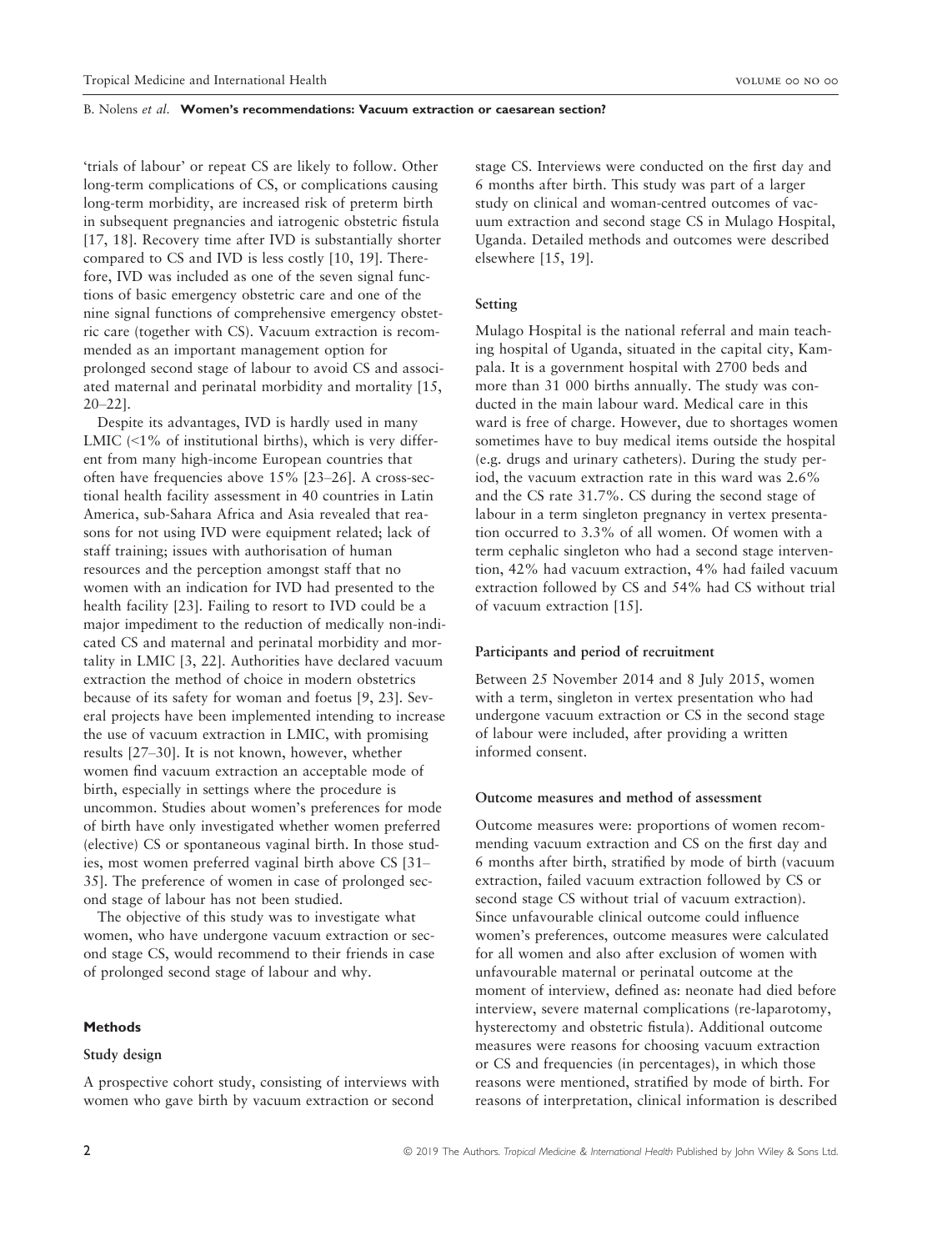when relevant. Method of data collection of clinical outcomes was described elsewhere [15].

On the first day after birth, women were asked what they would recommend to a friend who would need an intervention for prolonged second stage of labour: vacuum extraction or CS (closed question). During a 6 months follow-up visit or phone call, women were asked what they would recommend to a friend, as well as why they would recommend the chosen mode of birth (open question). Interviews were conducted by trained research assistants who were not performing vacuum extraction or CS themselves. The answers to the open question about why they would recommend the chosen mode of birth were literally recorded into a database by the research assistants. More than one reason per woman was possible. During analysis, reasons given by the women were categorised into 'main reasons' (mentioned 15 times or more) and 'other reasons' (mentioned less than 15 times). This resulted in five main reasons for choosing vacuum extraction and five main reasons for choosing C<sub>S</sub>.

# Statistical methods

Baseline characteristics are reported in counts and percentages with P-values comparing vacuum extraction to CS without trial of vacuum extraction. Outcome parameters are reported as counts with percentages. P-values were calculated with two-sided  $\chi^2$ . Data were entered in Microsoft Excel and SPSS version 24 was used for data analysis.  $P < 0.05$  was considered statistically significant.

# Study size

A convenience sample was used, since this study was part of a larger study including clinical and woman-centred outcome after vacuum extraction and second stage CS [15]. Sample size for that study was based on expected differences in perinatal death per mode of birth. Missing data per baseline characteristic or outcome parameter varied from 0% to 3.1% and are shown in the tables. Loss to follow-up is described in Results section.

#### Ethical permission

Ethical permission to conduct this study was obtained from the Mulago Hospital Research and Ethics Committee (refnr: MREC 489) and the Uganda National Council for Science and Technology (ref HS1752).

# **Results**

Of 783 eligible women, 759 (96.9%) participated in the study. Three hundred and eighteen women had vacuum extraction, 32 women had CS after failed vacuum extraction and 409 women had second stage CS without trial of vacuum extraction (Figure 1). One day after birth, 317 (99.7%) women after vacuum extraction, 401 (98.0%) women after second stage CS without trial of vacuum extraction and 32 (100%) women after failed vacuum extraction and subsequent CS had a complete intake interview. Six months after birth, 178 (56.0%) women after vacuum extraction, 226 (55.3%) women after CS without trial of vacuum extraction and 22 (68.8%) women after



Figure 1 Inclusion process. <sup>a</sup>One woman had failed vacuum extraction and subsequent forceps delivery (analysed in vacuum extraction group). <sup>b</sup>One of the following exclusion criteria (more than one could apply): Uterine rupture (2), twin and/or preterm birth (8). come of the following exclusion criteria (more than one could apply): Maternal death <sup>c</sup>One of the following exclusion criteria (more than one could apply): Maternal death  $(6)$ , uterine rupture  $(13)$  twin, preterm and/or non-vertex presentation (88).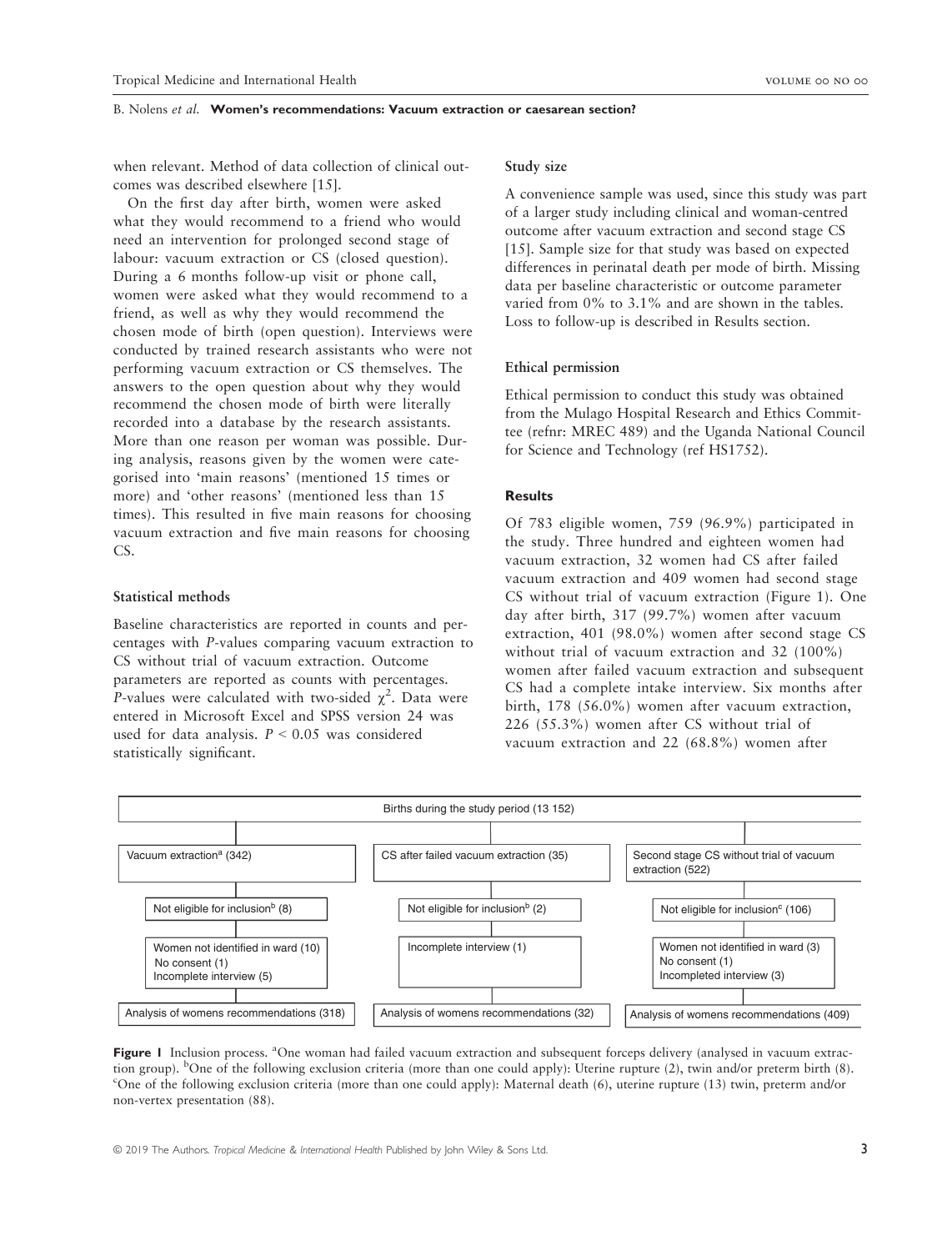Table 1 Characteristics of participants

# B. Nolens et al. Women's recommendations: Vacuum extraction or caesarean section?

| Mode of birth   | Vacuum<br>extraction (318) |               | CS without trial of<br>vacuum extraction (409) |                         | CS after failed vacuum<br>extraction (32) |               |
|-----------------|----------------------------|---------------|------------------------------------------------|-------------------------|-------------------------------------------|---------------|
|                 | $\boldsymbol{n}$           | $\frac{0}{0}$ | $\boldsymbol{n}$                               | $\frac{0}{0}$           | $\boldsymbol{n}$                          | $\frac{0}{0}$ |
| Parity          |                            |               |                                                |                         |                                           |               |
| Nulliparous     | 175                        | 5.5.0         | 207                                            | 50.6                    | 22                                        | 68.8          |
| Parous          | 137                        | 43.1          | 202                                            | 49.4                    | 10                                        | 31.3          |
| Missing data    | 6                          | 1.9           | $\Omega$                                       | $\Omega$                | $\Omega$                                  | $\Omega$      |
| Previous CS     |                            |               |                                                |                         |                                           |               |
| Yes             | 32                         | 10.1          | 99                                             | 5<br>24.2<br>75.8<br>27 |                                           | 15.6          |
| No              | 279                        | 87.7          | 310                                            |                         |                                           | 84.4          |
| Missing data    | 7                          | 2.2           | $\Omega$                                       | $\Omega$                | $\Omega$                                  | $\Omega$      |
| Education       |                            |               |                                                |                         |                                           |               |
| None            | $\overline{\mathbf{3}}$    | 0.9           | 9                                              | 2.2                     | 1                                         | 3.1           |
| $1-6$ years     | 76                         | 23.9          | 91                                             | 5<br>22.2               |                                           | 15.6          |
| $7-12$ years    | 209                        | 65.7          | 271                                            | 66.3                    | 22                                        | 68.8          |
| $>12$ years     | 25                         | 7.9           | 32                                             | 7.8                     | $\overline{4}$                            | 12.5          |
| Missing data    | 5                          | 1.6           | 6                                              | 1.5                     | $\Omega$                                  | $\Omega$      |
| Occupation      |                            |               |                                                |                         |                                           |               |
| Employed        | 117                        | 36.8          | 170                                            | 41.6                    | 15                                        | 46.9          |
| Student         | $\overline{\mathbf{3}}$    | 0.9           | 5                                              | 1.2                     | $\Omega$                                  | $\Omega$      |
| Unemployed      | 191                        | 60.1          | 228                                            | 55.7                    | 16                                        | 50.0          |
| Missing data    | 7                          | 2.2           | 6                                              | 1.5                     | 1                                         | 3.1           |
| Age             |                            |               |                                                |                         |                                           |               |
| Mean age        | 23.3                       | SD 5.2        | 23.9                                           | SD 5.3                  | 23.4                                      | SD 5.3        |
| $<$ 20 years    | 78                         | 24.5          | 88                                             | 21.5                    | 5                                         | 15.6          |
| $\geq$ 20 years | 235                        | 73.9          | 320                                            | 78.2                    | 27                                        | 84.4          |
| Missing data    | 5                          | 1.6           | 1                                              | 0.2                     | $\Omega$                                  | $\theta$      |

CS, Caesarean section.

Table 2 Women's recommendations in case of second stage intervention

| Mode of birth                              | Vacuum<br>extraction |      | CS without trial of<br>vacuum extraction |      | CS after failed vacuum<br>extraction |                |
|--------------------------------------------|----------------------|------|------------------------------------------|------|--------------------------------------|----------------|
|                                            | n(318)               | $\%$ | n(409)                                   | $\%$ | n(32)                                | $\%$           |
| Recommendation on first<br>day after birth |                      |      |                                          |      |                                      |                |
| Vacuum extraction                          | 293                  | 92.1 | 176                                      | 43.0 | 14                                   | 43.8           |
| Caesarean section                          | 24                   | 7.5  | 225                                      | 55.0 | 18                                   | 56.3           |
| Missing data                               | 1                    | 0.3  | 8                                        | 2.0  | $\Omega$                             | $\overline{0}$ |
| Recommendation at<br>6 months after birth  | n(178)               | $\%$ | n(226)                                   | $\%$ | n(22)                                | $\%$           |
| Vacuum extraction                          | 160                  | 89.9 | 100                                      | 44.2 | 9                                    | 40.9           |
| Caesarean section                          | 14                   | 7.9  | 123                                      | 54.4 | 13                                   | 59.1           |
| No preference                              | 4                    | 2.2  | 3                                        | 1.3  | $\Omega$                             | $\Omega$       |

CS, caesarean section.

failed vacuum extraction and subsequent CS could be interviewed.

Table 1 shows socio-demographic characteristics. Ninety-nine of four hundred and nine (24.2%) women who had CS without trial of vacuum extraction had a previous CS vs. 32/318 (10.1%) women who had vacuum extraction ( $P < 0.001$ ). Other characteristics were not statistically different between the groups.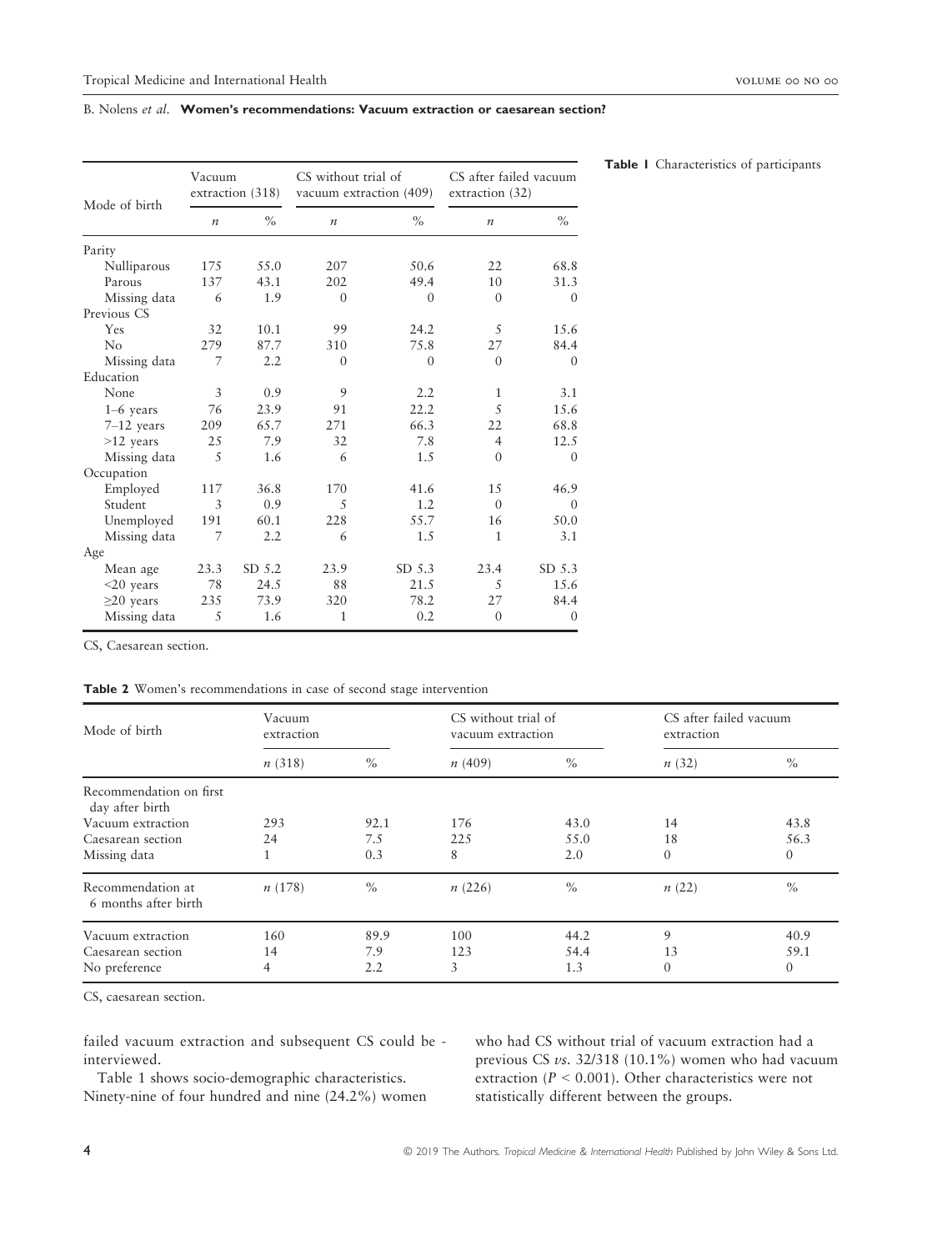During the interview on the first day after birth, the majority of women who had vacuum extraction (293/ 318; 92.1%) would recommend this procedure. Almost half of women who had CS (176/409; 43.0%) would recommend vacuum extraction rather than CS (Table 2). When women with unfavourable outcome were excluded, these figures did not change (Table S1). Of 32 women who had experienced CS in a previous pregnancy and vacuum extraction during this study, 31 women (96.9%) would recommend vacuum extraction to a friend rather than CS. During the follow-up interview at 6 months after birth, the answers were similar to those on the first day after birth (Table 2).

## Main reasons for recommending vacuum extraction

Reasons why women would recommend vacuum extraction are shown in Table 3. Less pain was the most important reason for recommending vacuum extraction, especially in women who had experienced CS and would recommend vacuum extraction. A short recovery period, avoiding surgery, the presumption that vacuum extraction is safer for the mother and having experienced vacuum extraction without problems were other frequently mentioned reasons.

Quotes that illustrate reasons for recommending vacuum extraction are shown below:

|  | <b>Table 3</b> Reasons for recommending vacuum extraction or CS at 6 months after birth |  |  |  |
|--|-----------------------------------------------------------------------------------------|--|--|--|
|--|-----------------------------------------------------------------------------------------|--|--|--|

| Mode of birth                                                     | Vacuum<br>extraction (178) |        | CS without<br>trial of vacuum<br>extraction (226) |        | CS after<br>failed<br>vacuum<br>extraction (22) |        | All women<br>(426) |        |
|-------------------------------------------------------------------|----------------------------|--------|---------------------------------------------------|--------|-------------------------------------------------|--------|--------------------|--------|
| Women who recommended<br>vacuum extraction                        | $\boldsymbol{n}$           | $\% *$ | $\boldsymbol{n}$                                  | $\% *$ | $\boldsymbol{n}$                                | $\% *$ | $\boldsymbol{n}$   | $\% *$ |
| Reasons for recommending vacuum extraction                        |                            |        |                                                   |        |                                                 |        |                    |        |
| Less pain during/after vacuum<br>extraction                       | 50                         | 31.3   | 54                                                | 54.0   | 6                                               | 66.7   | 110                | 40.9   |
| Short recovery, no limitations                                    | 28                         | 17.5   | 14                                                | 14.0   | 3                                               | 33.3   | 4.5                | 16.7   |
| Vacuum extraction is like normal<br>delivery/no operation or scar | 27                         | 16.9   | 13                                                | 13.0   | $\mathbf{0}$                                    | 0.0    | 40                 | 14.9   |
| Vacuum extraction is safer for mother                             | 20                         | 12.5   | 17                                                | 17.0   | $\Omega$                                        | 0.0    | 37                 | 13.8   |
| I had no problems with vacuum<br>extraction                       | 28                         | 17.5   | $\mathbf{0}$                                      | 0.0    | $\theta$                                        | 0.0    | 28                 | 10.4   |
| Other reason <sup>†</sup>                                         | 28                         | 17.5   | 8                                                 | 8.0    | $\mathbf{0}$                                    | 0.0    | 36                 | 13.4   |
| Women who recommended CS                                          | n(14)                      | $\% *$ | n(123)                                            | $\% *$ | n(13)                                           | $\% *$ | n(150)             | $\% *$ |
| Reasons for recommending CS                                       |                            |        |                                                   |        |                                                 |        |                    |        |
| I had no problems with CS                                         | $\Omega$                   | 0.0    | 44                                                | 35.8   | 2                                               | 15.4   | 46                 | 30.7   |
| CS is safer for baby                                              | 8                          | 57.1   | 30                                                | 24.4   | 2                                               | 1.5.4  | 40                 | 26.7   |
| CS is the only option I know                                      | $\Omega$                   | 0.0    | 21                                                | 17.1   | $\Omega$                                        | 0.0    | 21                 | 14.0   |
| Vacuum extraction may fail                                        | $\Omega$                   | 0.0    | 12                                                | 9.8    | 9                                               | 69.2   | 21                 | 14.0   |
| CS is safer for mother                                            | 2                          | 14.3   | 18                                                | 14.6   | $\overline{0}$                                  | 0.0    | 20                 | 13.3   |
| Other reason†                                                     | 9                          | 64.3   | 20                                                | 16.3   | 2                                               | 15.4   | 31                 | 20.7   |
| Women who did not make a choice                                   | 4/178                      | 2.21   | 3/226                                             | 1.31   | 0/22                                            | 0.01   | 7/426              | 1.6‡   |

CS, caesarean section.

\*Women who gave this reason as percentage of women who recommended this mode of birth per mode of birth group (more than one reason per woman possible).

†Other reasons for recommending vacuum extraction: vacuum extraction is easier/less complicated (12); CS is scary (10); vacuum extraction saves lives (5); vacuum delivery is faster (4); vacuum extraction is safer for baby (3); I've heard bad stories about CS (1); concern about sexual activity after CS (1). Other reasons for recommending CS: CS saves lives (11); vacuum extraction is scary (8); CS is faster (5); less pain during/after CS (3); good care after CS (2); the ones helping you have no experience in vacuum extraction (1). ‡Percentage of women who did not make a choice per mode of birth group.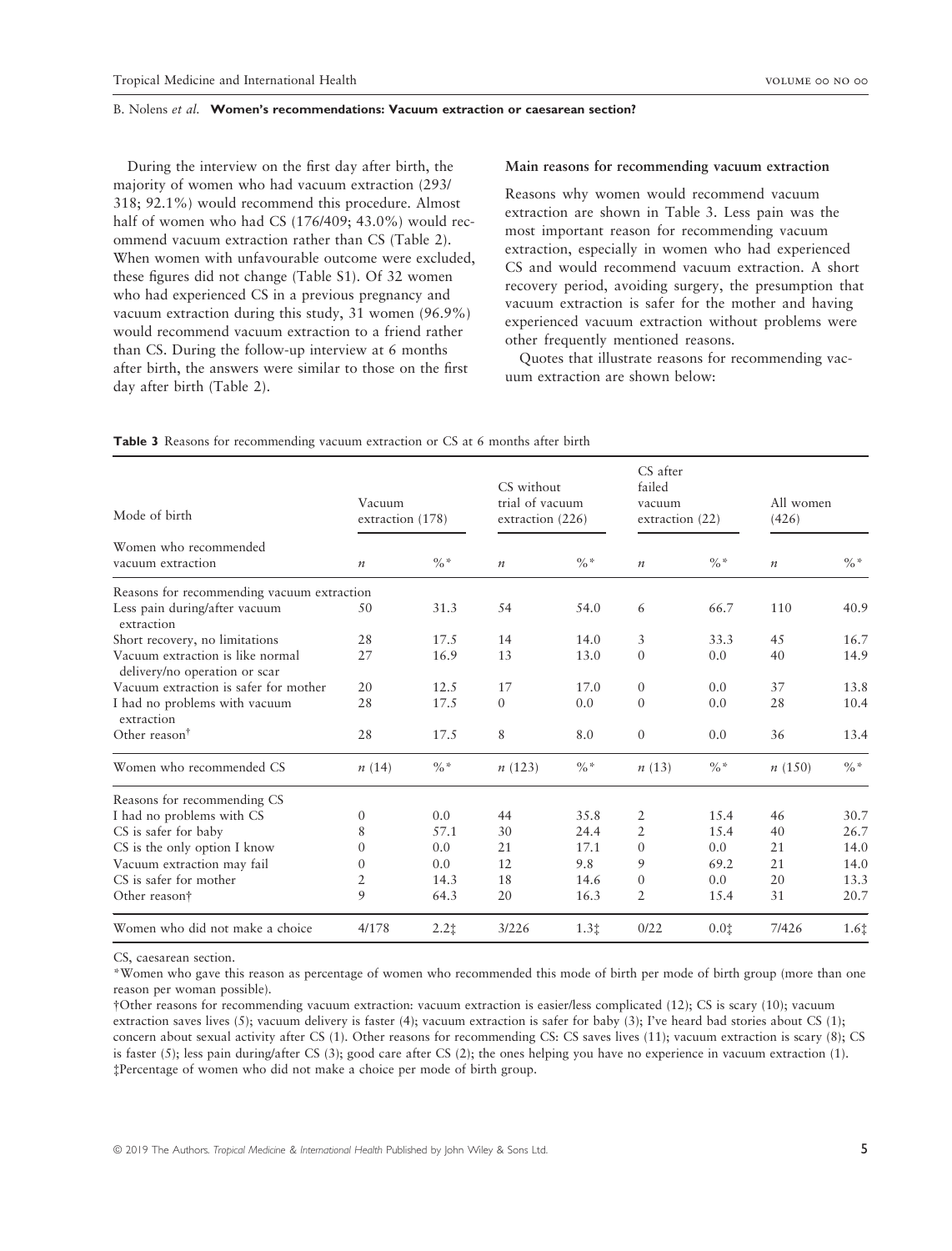"I would advise vacuum extraction to a friend, because I have experienced both and CS was too painful compared to vacuum. I had CS on my first born and it was terrible. But now (after vacuum extraction) I am very OK."

23-year-old housewife, now P2, gave birth to 3.1 kg girl by vacuum extraction.

"After vacuum extraction you can work. After CS it may take six months."

19-year-old business woman, now P1, gave birth to 3.1 kg boy by vacuum extraction.

"I would recommend vacuum extraction because I recovered so fast compared to my friends who were cut."

20-year-old business woman, now P1, gave birth to 3.1 kg girl by vacuum extraction.

"Vacuum extraction seems normal, while with CS one is cut open."

17-year-old bar attendant, now P1, gave birth to 2.5 kg girl by vacuum extraction.

"Vacuum extraction prevents operation and is not so painful."

30-year-old restaurant attendant, now P3, gave birth to 3.7 kg girl by CS.

"One does not have to go through the trauma of (operating) theatre."

22-year-old housewife, now P1, gave birth to 3.5 kg girl by vacuum extraction.

"CS is total deformity."

19-year-old hairdresser, now P1, gave birth to  $3.0$  kg boy by CS.

"Vacuum extraction saved me and my baby. Some people die during CS."

30-year-old housewife, now P4, gave birth to 4.0 kg boy by vacuum extraction.

# Main reasons for recommending CS

The most frequently mentioned reasons for choosing CS were: having experienced CS without problems; CS presumed as being safer for the neonate; CS being the only option the woman was aware of, concern that vacuum

extraction may fail and CS presumed as being safer for the mother:

"I would recommend CS, because I don't know vacuum extraction."

20-year-old hairdresser, now P1, gave birth to 2.9 kg girl by CS.

"I don't know vacuum extraction; the baby might get damage to the head."

Housewife, now P1, gave birth to 3.7 kg boy by CS.

"Vacuum extraction may fail and when they take you to (operating) theatre it's too late."

18-year-old business woman, now P1, gave birth to  $3.1$  kg boy by CS.

"I had failed vacuum and it was very painful."

20-year-old hairdresser, now P2, gave birth to 3.6 kg boy by CS after failed trial of vacuum extraction. Neonate was in neonatology unit for 11 days for suspected birth asphyxia, but showed normal development at 6 months after birth.

"CS can save baby and mother. In the process of vacuum extraction, one can die, mother or baby."

34-year-old hairdresser, now P3, gave birth to 4.2 kg girl by CS.

# Other reasons for recommending vacuum extraction or CS

Some women recommended vacuum extraction but were concerned about trauma to the neonate as well. Other women were rather concerned about perinatal outcome after CS:

"I would recommend vacuum extraction, but only if there is an assurance that the baby's brain will not be damaged."

20-year-old trader, now P2, had one previous CS and gave birth to 3.0 kg boy by vacuum extraction. Neonate had no signs of brain damage at birth (Apgar score 8-9) or at 6 months follow up.

"Maybe vacuum extraction saves babies' lives, since it is faster."

34-year-old business woman, now P4, had one previous CS. Gave birth to a stillborn 3.0 kg boy by (repeat) CS. Intrauterine foetal death occurred during waiting time for CS.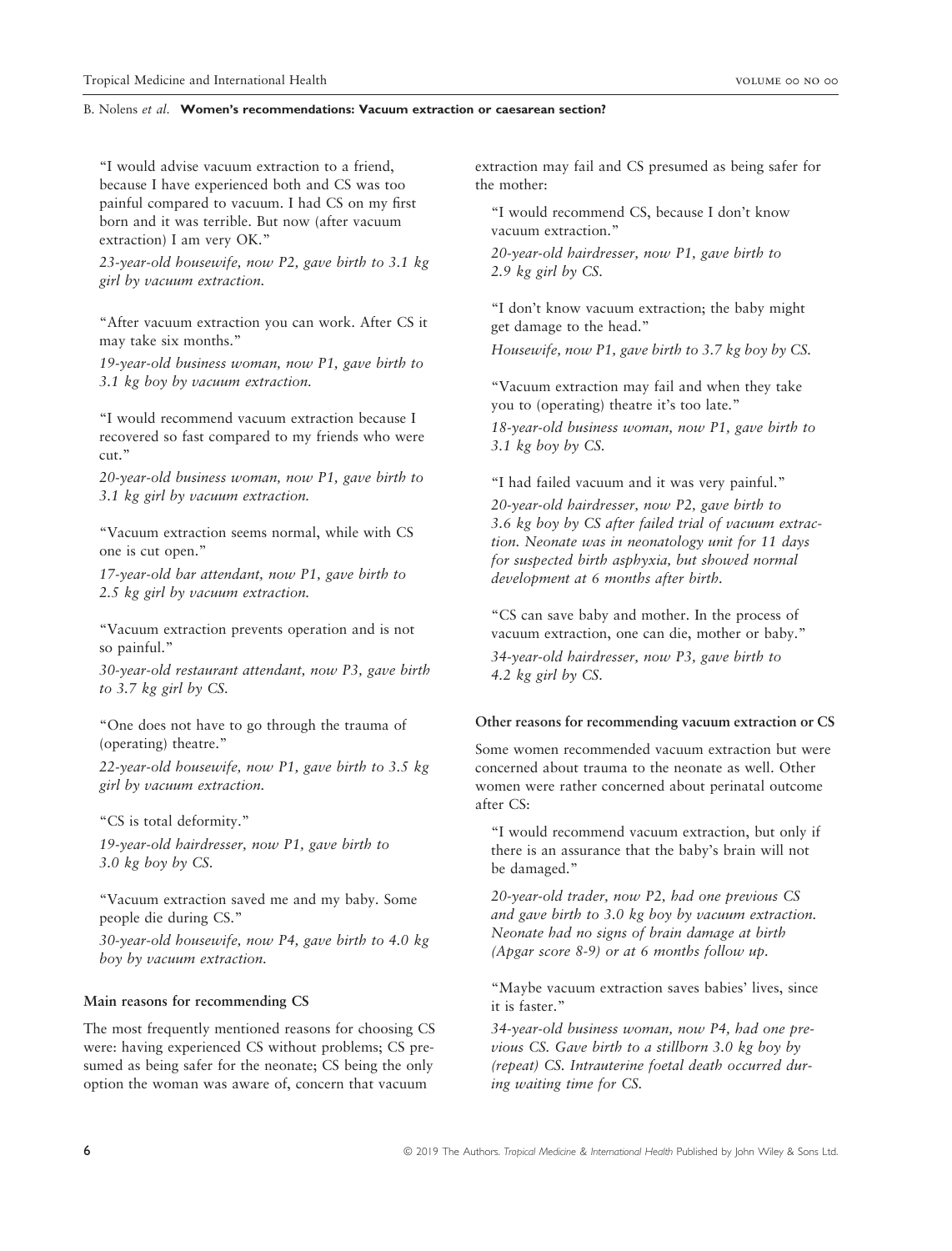"When babies are born vaginally, they breathe bet-

30-year-old housewife, now P5, gave birth to 4.0 kg boy by CS.

Vacuum extraction perceived as being scary was mentioned by eight women:

"I witnessed vacuum extraction and it was horrible."

19-year-old housewife, now P1, gave birth to 2.7 kg boy by CS.

One woman mentioned:

ter."

"The ones helping you have no experience in vacuum extraction."

35-year-old housewife, now P2, had one previous CS, gave birth to 2.8 kg boy by (repeat)CS.

The (higher) costs of CS were mentioned by one woman:

"If financially stable they can do CS, but if not, they should do vacuum."

26-year-old housewife, now P3, gave birth to 3.2 kg girl by vacuum extraction.

Six months after birth, only eight out of 161 (5.0%) women who had given birth by vacuum extraction with good outcome (neonate alive and no severe maternal complications) recommended CS, while 78 out of 193 (40.4%) women who had undergone CS with good outcome would recommend vacuum extraction to a friend. Reasons for recommending CS after having experienced vacuum extraction with good outcome were (with number of women who mentioned this reason in brackets) pain during vacuum extraction (2); 'My baby had to go to neonatology unit' (1) (The neonate was in the neonatology unit for suspected birth asphyxia and showed normal development at 6 months after birth.); 'It felt bad to see my baby's head swollen' (1) (Subgaleal haemorrhage was suspected. The neonate had phototherapy and showed normal development at 6 months after birth.); Vacuum extraction was scary (2); Complications after vacuum extraction (1) (Mother and neonate went home after 1 day, no complications noted at discharge and at 6 months follow-up.)

#### **Discussion**

The vast majority of women who had experienced vacuum extraction would recommend this mode of birth above CS in case of prolonged labour. Nearly half of the women who experienced CS would also recommend vacuum extraction. Main reasons for choosing vacuum extraction were experiencing less pain, having a shorter recovery period, avoiding surgery and vacuum extraction being presumed as being safer for the mother. Main reasons for recommending CS were having experienced CS without problems, CS presumed as being safer for the neonate, CS being the only option the woman was aware of and concern that vacuum extraction may fail.

These results show that most women perceive vacuum extraction as an acceptable intervention for prolonged second stage of labour. In case they had experienced the procedure, they clearly preferred this intervention above CS. These results are in line with previous findings from the same setting: 91% of the women after vacuum extraction were satisfied about their birthing experience [19]. A study from Argentina found that only 6% of the healthy pregnant nulliparous women (without indication for CS) in the public sector preferred CS above vaginal birth [33]. In a study from Italy, 94% of the parous women without previous CS would prefer to have a vaginal birth in a next pregnancy compared to 60% of the parous women with a previous CS [34]. Reasons for preferring vaginal birth in that study were not wanting to be separated from the neonate, shorter hospital stay and faster postpartum recovery.

Reasons for choosing vacuum extraction in our study are supported by results of studies in the same setting [15, 19]: after vacuum extraction, compared to after CS, pain scores were lower up to 6 weeks after birth and more women were able to work at 6 weeks after birth [19]. Vacuum extraction was indeed safer for the mother [15]: risk of severe maternal complications (maternal death, uterine rupture while waiting for procedure, hysterectomy and re-laparotomy) was 0.8% (3/358) in women who had had (trial of) vacuum extraction as compared to 4.2% (18/425) in women who had undergone second stage CS. During or after CS 5/425 (1.2%) of women died, none (0/358) after (trial of) vacuum extraction [15].

'Vacuum extraction is like normal birth' or 'I do not want an operation or scar' were important reasons to choose vacuum extraction. This might be of particular importance to women in countries where having had CS is seen as abnormal, 'a significant subtraction from womanhood' or even as 'the devil's work' or 'a sign of marital infidelity' [31, 36].

An important reason for recommending CS is the belief that CS is safer for the neonate. However, this is not supported by publications from Uganda and the United States [15, 37]. In our setting (Uganda), a study of clinical outcome of 757 neonates after either second stage CS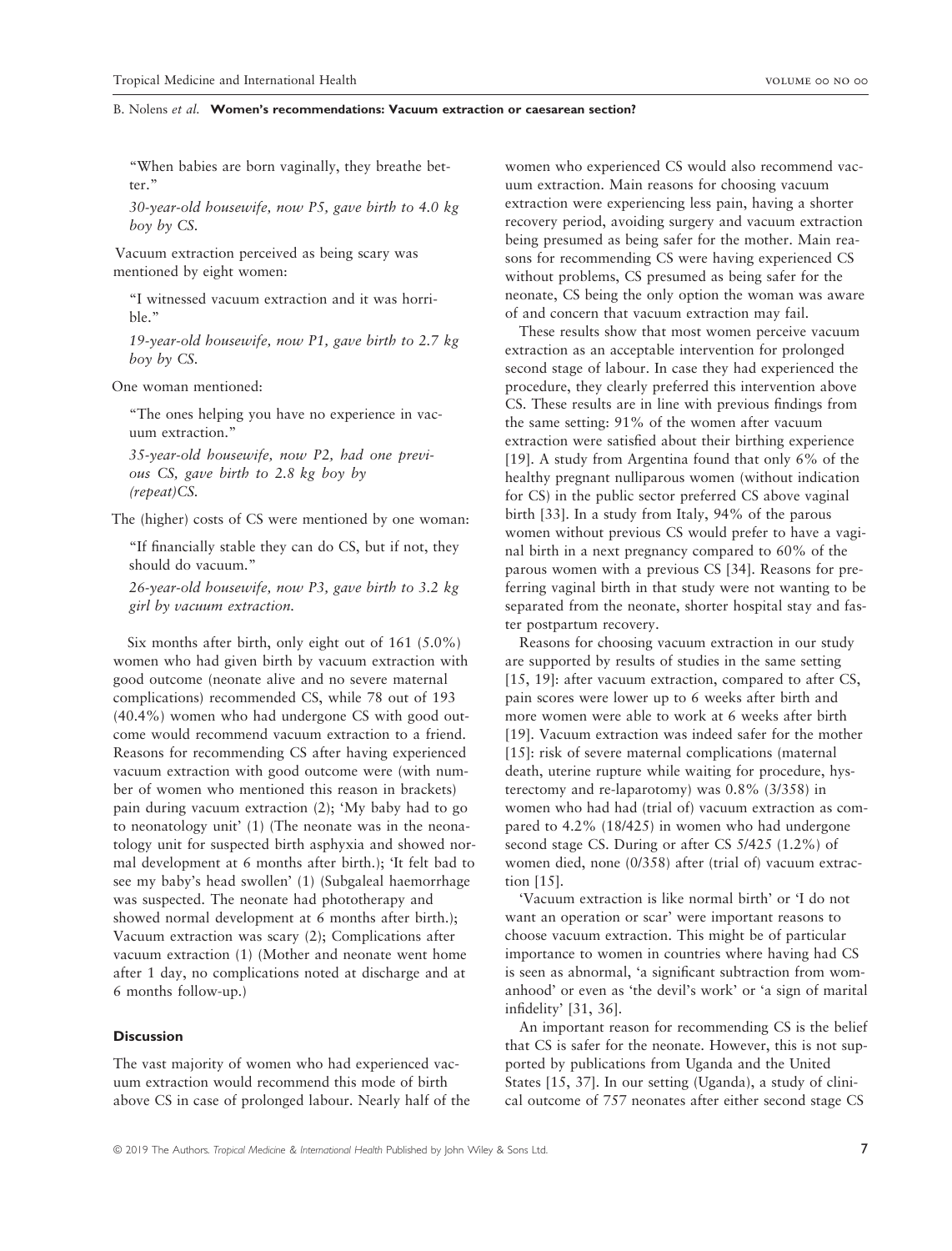or (trial of) vacuum extraction showed that perinatal outcome and outcome at 6 months after birth was comparable. Occurrence of perinatal death was 45/410 (11.0%) in the CS group and 29/347 (8.4%) in the vacuum extraction group ( $P = 0.227$ ). Occurrence of intra uterine foetal death during waiting time for CS was 18/410 (4.4%) and for vacuum extraction 3/347 (0.9%,  $P = 0.003$  [15].

It is clear that many women are not aware of the risks and benefits of vacuum extraction  $\nu$ s. CS. This is an important knowledge gap for pregnant women and possibly for health care providers in this setting. In the situation of prolonged second stage with a clear indication for a vacuum extraction, this option should be promoted as the option of first choice. Women will have to be explained risks and benefits of vacuum extraction, also in relation to CS, and should be asked to provide consent.

Other reported reasons for choosing CS, such as having experienced CS without problems and CS being the only option a woman was aware of, would probably be mentioned less often if women had been better informed.

The reason 'Vacuum extraction may fail' is indeed a realistic concern. In this cohort the failure rate was 9.1% (32/350, Figure 1), comparable to failure rates elsewhere [9]. Interestingly, 14/32 (43.8%) of the women after failed vacuum extraction would still recommend vacuum extraction. Training and adhering to clinical guidelines are important in keeping failure rates as low as possible.

Although most women in our study would recommend vacuum extraction above CS, vacuum extraction is not always a realistic management option. In some areas, neither CS nor vacuum extraction is available, while in other areas vacuum extraction is not available and CS rates are alarmingly high [11, 23, 25]. Such situations clearly represent a missed opportunity. Inexperience or inadequate skills in performing vacuum extraction have been associated with greater frequency of CS use [22]. Implementation programs aiming at increasing the use of vacuum extraction by training of staff, supply of equipment, development of guidelines, audit of indications for CS and vacuum extraction have shown to be effective [21, 27–30]. More such programs are needed to ensure that women who have an indication for vacuum extraction benefit from the procedure.

#### Strengths and limitations

A strength of this study is that it addresses an important knowledge gap. Nearly all eligible women accepted to be included, minimising selection bias. An additional

strength is that not only women who had experienced vacuum extraction, but also women who had undergone second stage CS or who had had a failed trial of vacuum extraction were interviewed. Some women in this study may have felt that they should give a response in favour of the care option they received, although 44% of the women after CS recommended vacuum extraction. Only interviewing women after vacuum extraction would give results that would be difficult to interpret. Eventual bias is expected to be in the same direction for the different groups and is not expected to change the conclusions of the study. The observational design comes with obvious limitations. The baseline characteristic 'previous CS' was more frequent in women who had given birth by CS, and this might have introduced bias. Losses to follow-up at 6 months are a limitation and could have introduced additional bias, although losses to follow-up were comparable between the different groups. Although participants were from different socioeconomic backgrounds and educational levels, the study was performed in a single health facility in an urban setting. Findings may be generalisable to similar settings, but repetition of our study in other similar and different settings must be encouraged.

In conclusion, the majority of women in this tertiary referral centre in Uganda, would recommend vacuum extraction over CS in case of prolonged second stage of labour.

These findings are in line with literature that vacuum extraction should be the procedure of choice in prolonged second stage of labour to avoid CS, unless a clear contraindication is present. Implementation programs are much needed to make vacuum extraction a realistic management option for all women requiring this procedure.

#### Acknowledgements

The present work was funded by the Otto Kranendonk Foundation of the Netherlands Society of Tropical Medicine and International Health. This foundation had no role (apart from funding) in the present study or the content of the manuscript.

#### **Declarations**

BN serves on an advisory committee for the development of a new vacuum extractor product by Clinical Innovations (South Murray, UT, USA). This company had no role in either the present study or the content of the manuscript. The authors have no other conflict of interest.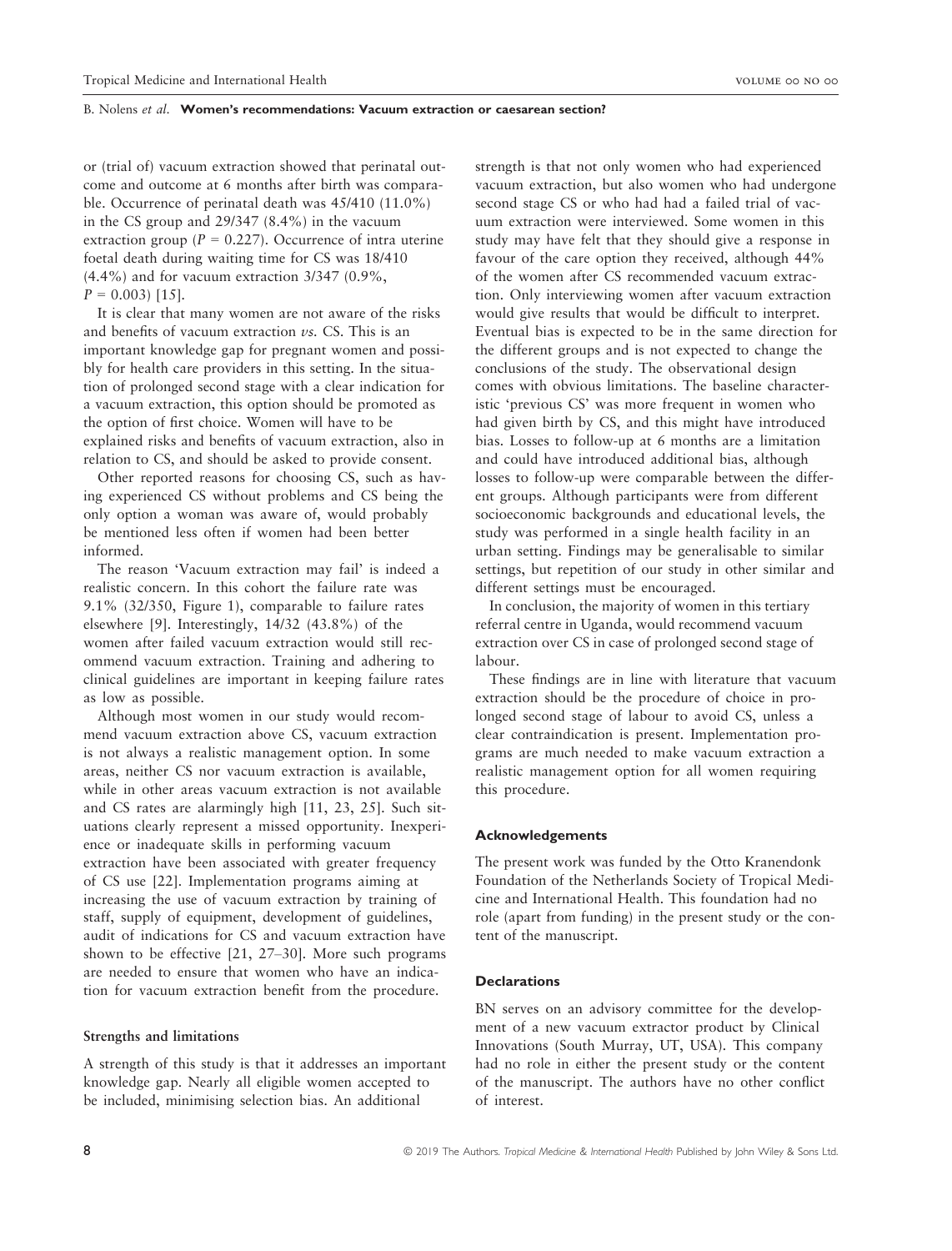#### **References**

- 1. Hofmeyr GJ. Obstructed labour: using better technologies to reduce mortality. Int J Gynaecol Obstet 2004: 85: 62–72.
- 2. Harrison MS, Ali S, Pasha O et al. A prospective population-based study of maternal, fetal, and neonatal outcomes in the setting of prolonged labor, obstructed labor and failure to progress in low-and middle-income countries. Reprod Health 2015: 12: S9.
- 3. Pattinson RC, Vannevel V, Barnard D et al. Failure to perform assisted deliveries is resulting in an increased neonatal and maternal morbidity and mortality: an expert opinion. S Afr Med J 2018: 108: 75–78.
- 4. Maaløe N, Sorensen BL, Onesmo R, Secher NJ, Bygbjerg IC. Prolonged labour as indication for emergency caesarean section: a quality assurance analysis by criterionbased audit at two Tanzanian rural hospitals. BJOG 2012: 119: 605–613.
- 5. Kayiga H, Ajeani J, Kiondo P, Kaye D. Improving the quality of obstetric care for women with obstructed labour in the national referral hospital in Uganda: lessons learnt from criteria based audit. BMC Pregnancy Childbirth 2016: 16: 152.
- 6. Kabakyenga JK, Ostergren PO, Turyakira E, Mukasa PK, Odberg Petterson K. Individual and health facility factors and the risk for obstructed labour and its adverse outcomes in south-western Uganda. BMC Pregnancy Childbirth 2011: 11: 73.
- 7. Bailit JL, Grobman WA, Rice MM et al. Evaluation of delivery options for second-stage events. Am J Obstet Gynecol 2016: 214: 638. e1–10
- 8. ACOG Practice Bulletin No. 154: Operative Vaginal Delivery. Obstet Gynecol 2015: 126: e56–e65.
- 9. O'Mahony F, Hofmeyr GJ, Menon V. Choice of instruments for assisted vaginal delivery. Cochrane Database Syst Rev 2010; 11: CD005455.
- 10. Sandall J, Tribe RM, Avery L et al. Short-term and longterm effects of caesarean section on the health of women and children. Lancet 2018: 392: 1349–1357.
- 11. Boerma T, Ronsmans C, Melesse DY et al. Global epidemiology of use of and disparities in caesarean sections. Lancet 2018: 392: 1341–1348.
- 12. Biccard BM, Madiba TE, Kluyts HL et al. Perioperative patient outcomes in the African Surgical Outcomes Study: a 7-day prospective observational cohort study. Lancet 2018: 391: 1589–1598.
- 13. Epiu I, Tindimwebwa JV, Mijumbi C et al. Challenges of anesthesia in low-and middle-income countries: a cross-sectional survey of access to safe obstetric anesthesia in East Africa. Anesth Analg 2017: 124: 290–299.
- 14. Fawcus S, Pattinson RC, Moodley J et al. Maternal deaths from bleeding associated with caesarean delivery: a national emergency. S Afr Med J 2016: 106: 53-57.
- 15. Nolens B, Namiiro F, Lule J, Van den Akker T, Van Roosmalen J, Byamugisha J. Prospective cohort study comparing outcomes between vacuum extraction and second-stage

cesarean delivery at a Ugandan tertiary referral hospital. Int J Gynaecol Obstet 2018: 142: 28–36.

- 16. Yang Q, Wen S, Oppenheimer L et al. Association of caesarean delivery for first birth with placenta praevia and placental abruption in second pregnancy. BJOG 2007: 114: 609–613.
- 17. Wood L, Tang S, Crawford S. Cesarean delivery in the second stage of labor and the risk of subsequent premature birth. Am J Obstet Gynecol 2017: 217: 63. e1–10
- 18. Raassen TJ, Ngongo CJ, Mahendeka MM. Iatrogenic genitourinary fistula: an 18-year retrospective review of 805 injuries. Int Urogynecol J 2014: 25: 1699–1706.
- 19. Nolens B, van den Akker T, Lule J, Twinomuhangi S, van Roosmalen J, Byamugisha J. Birthing experience and quality of life after vacuum delivery and second-stage caesarean section: a prospective cohort study in Uganda. Trop Med Int Health 2018: 23: 914.
- 20. World Health Organization. Monitoring Emergency Obstetric Care: A Handbook. WHO: Geneva, 2009.
- 21. Mola GDL, Unger HW. Strategies to reduce and maintain low perinatal mortality in resource-poor settings – Findings from a four-decade observational study of birth records from a large public maternity hospital in Papua New Guinea. Aust N Z J Obstet Gynaecol 2018. [Epub ahead of print]. [https://doi.org/10.1111/ajo.12876.](https://doi.org/10.1111/ajo.12876)
- 22. Betrán AP, Temmerman M, Kingdon C et al. Interventions to reduce unnecessary caesarean sections in healthy women and babies. Lancet 2018: 392: 1358–1368.
- 23. Bailey PE, van Roosmalen J, Mola G, Evans C, de Bernis L, Dao B. Assisted vaginal delivery in low and middle income countries: an overview. BJOG 2017: 124: 1335–1344.
- 24. Macfarlane AJ, Blondel B, Mohangoo AD et al. Wide differences in mode of delivery within Europe: risk-stratified analyses of aggregated routine data from the Euro-Peristat study. BJOG 2016: 123: 559–568.
- 25. Harrison MS, Saleem S, Ali S et al. A prospective, population-based study of trends in operative vaginal delivery compared to cesarean delivery rates in low-and middle-income countries, 2010-2016. Am J Perinatol 2018. [Epub ahead of print]. [https://doi.org/10.1055/s-0038-1673656.](https://doi.org/10.1055/s-0038-1673656)
- 26. Bernitz S, Dalbye R, Zhang J et al. The frequency of intrapartum caesarean section use with the WHO partograph versus Zhang's guideline in the Labour Progression Study (LaPS): a multicentre, cluster-randomised controlled trial. Lancet 2019: 393: 340–348.
- 27. Geelhoed D, de Deus V, Sitoe M et al. Improving emergency obstetric care and reversing the underutilisation of vacuum extraction: a qualitative study of implementation in Tete Province, Mozambique. BMC Pregnancy Childbirth 2018: 18: 266.
- 28. Dominico S, Bailey PE, Mwakatundu N, Kasanga M, van Roosmalen J. Reintroducing vacuum extraction in primary health care facilities: a case study from Tanzania. BMC Pregnancy Childbirth 2018: 18: 248.
- 29. Chang X, Chedraui P, Ross MG, Hidalgo L, Penafiel J. Vacuum assisted delivery in Ecuador for prolonged second stage of labor: maternal-neonatal outcome. J Matern Fetal Neonat Med 2007: 20: 381–384.